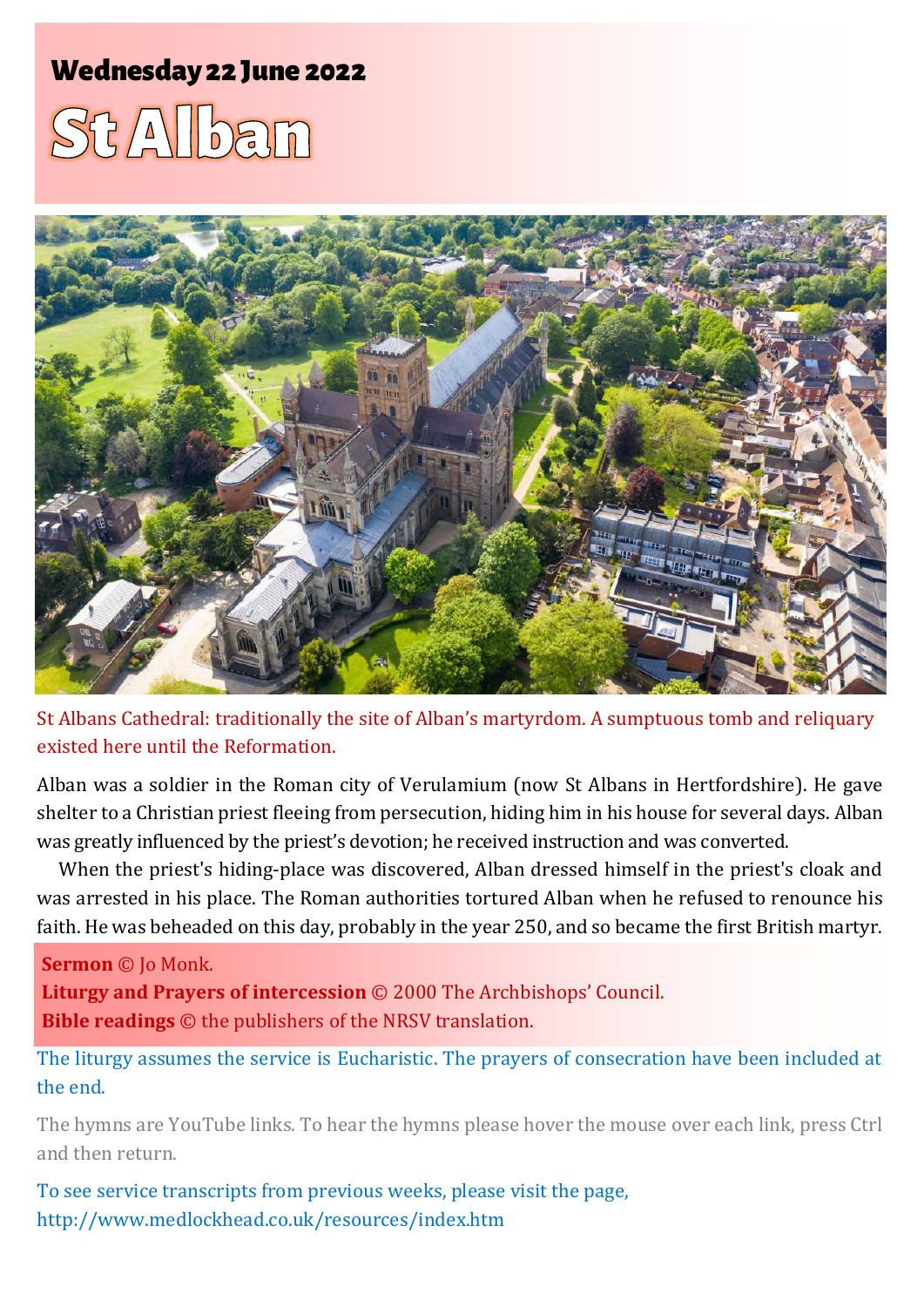#### **Introduction and welcome**

HYMN 1 **[One Church, one faith, one Lord](https://www.youtube.com/watch?v=esJ7WWqG-dI&t=28s)** (click on this link to hear the hymn)

#### **The Welcome**

In the name of the Father, and of the Son, and of the Holy Spirit

All **Amen.**

The Lord be with you

All **And also with you.**

#### **The Preparation**

All **Almighty God,**

**to whom all hearts are open, all desires known, and from whom no secrets are hidden: cleanse the thoughts of our hearts by the inspiration of your Holy Spirit, that we may perfectly love you, and worthily magnify your holy name; through Christ our Lord. Amen.**

Our Lord Jesus Christ said:

The first commandment is this: 'Hear, O Israel, the Lord our God is the only Lord. You shall love the Lord your God with all your heart, with all your soul, with all your mind, and with all your strength.'

And the second is this: 'Love your neighbour as yourself.' There is no other commandment greater than these. On these two commandments hang all the law and the prophets.

#### All **Amen. Lord, have mercy.**

The saints were faithful unto death and now dwell in the heavenly kingdom for ever. As we celebrate their joy, let us bring to the Lord our sins and weaknesses, and ask for his mercy.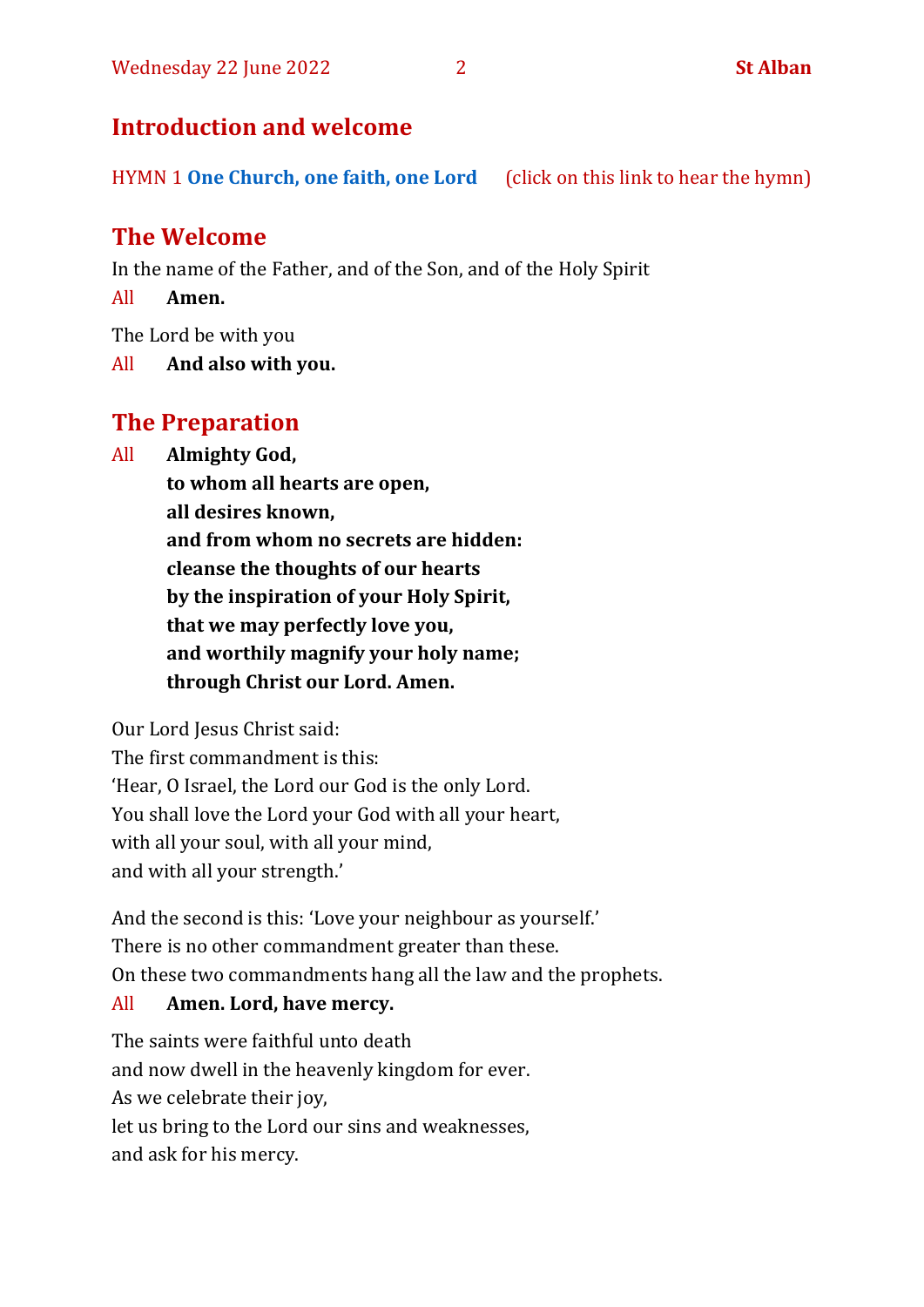All **Almighty God, our heavenly Father, we have sinned against you and against our neighbour in thought and word and deed, through negligence, through weakness, through our own deliberate fault. We are truly sorry and repent of all our sins. For the sake of your Son Jesus Christ, who died for us, forgive us all that is past and grant that we may serve you in newness of life to the glory of your name. Amen.**

Almighty God,

who forgives all who truly repent, have mercy upon you, pardon and deliver you from all your sins, confirm and strengthen you in all goodness, and keep you in life eternal; through Jesus Christ our Lord. All **Amen.**

### **The Gloria**

This Gloria is sung to the tune of 'Cwm Rhondda'. Click **[here](https://www.youtube.com/watch?v=l71MLQ22dIk)** for the tune.

All **Glory be to God in Heaven, Songs of joy and peace we bring, Thankful hearts and voices raising, To creation's Lord we sing. Lord we thank you, Lord we praise you, Glory be to God our King: Glory be to God our King. Lamb of God, who on our shoulders, Bore the load of this world's sin; Only Son of God the Father, You have brought us peace within. Lord, have mercy, Christ have mercy, Now your glorious reign begin: Now your glorious reign begin.**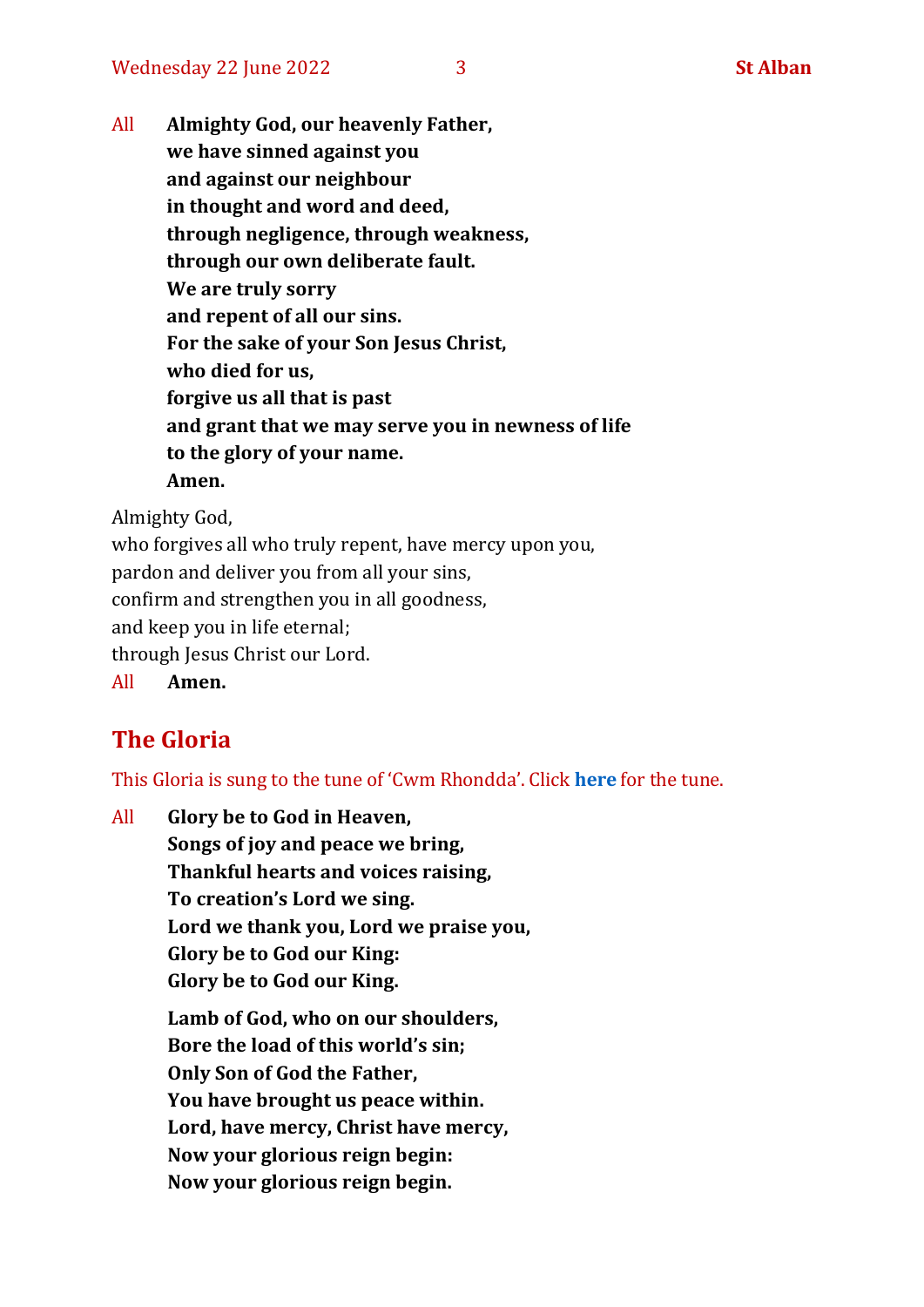**You O Son of God are Holy, You we praise with one accord. None in heav'n or earth is like you, Only you are Christ the Lord. With the Father and the Spirit, Ever worshipped and adored: Ever worshipped and adored.**

### **The Collect for St Alban**

Eternal Father, when the gospel of Christ first came to our land you gloriously confirmed the faith of Alban by making him the first to win a martyr's crown: grant that, following his example, in the fellowship of the saints we may worship you, the living God, and give true witness to Jesus Christ your Son our Lord, who is alive and reigns with you, in the unity of the Holy Spirit, one God, now and for ever.

All **Amen.**

#### **First reading**

A reading from the book of Wisdom

The souls of the righteous are in the hand of God, and no torment will ever touch them. In the eyes of the foolish they seemed to have died, and their departure was thought to be a disaster, and their going from us to be their destruction; but they are at peace.' *Wisdom 3:1–3* 

This is the Word of the Lord All **Thanks be to God.**

#### **Second reading**

A reading from the Second Letter of St Paul to Timothy

Share in suffering like a good soldier of Christ Jesus. No one serving in the army gets entangled in everyday affairs; the soldier's aim is to please the enlisting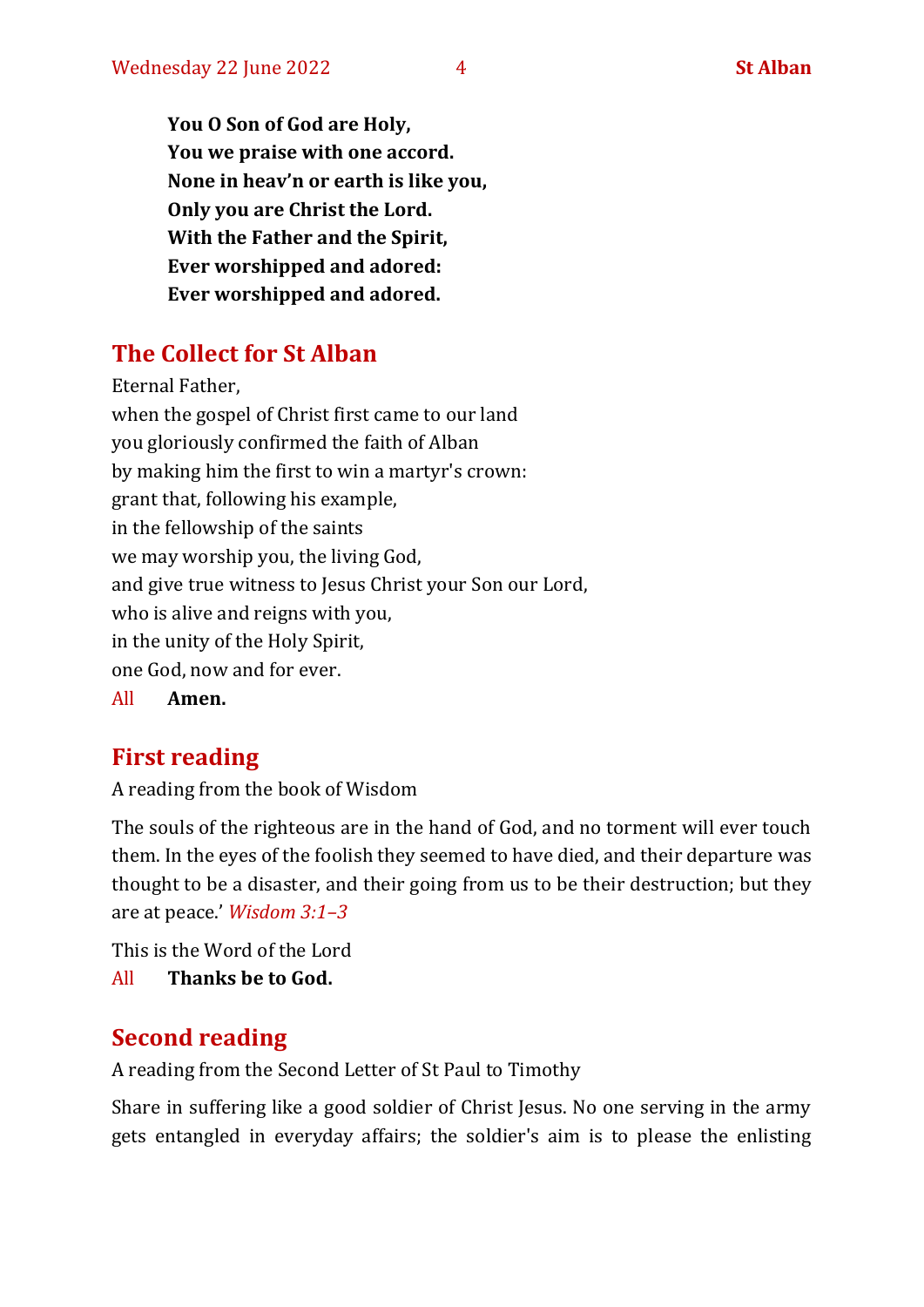officer. And in the case of an athlete, no one is crowned without competing according to the rules. It is the farmer who does the work who ought to have the first share of the crops. Think over what I say, for the Lord will give you understanding in all things.

Remember Jesus Christ, raised from the dead, a descendant of David—that is my gospel, for which I suffer hardship, even to the point of being chained like a criminal. But the word of God is not chained. Therefore I endure everything for the sake of the elect, so that they may also obtain the salvation that is in Christ Jesus, with eternal glory. The saying is sure: If we have died with him, we will also live with him; if we endure, we will also reign with him; if we deny him, he will also deny us; if we are faithless, he remains faithful—for he cannot deny himself.

*2 Timothy 2:3–13*

This is the Word of the Lord

All **Thanks be to God.**

HYMN 2 **[Take my life and let it be](https://www.youtube.com/watch?v=Gf11rReeWIs)** (click on this link to hear the hymn)

#### **Gospel reading**

Hear the Gospel of our Lord Jesus Christ according to John

#### All **Glory to you O Lord.**

Jesus said, 'Very truly, I tell you, unless a grain of wheat falls into the earth and dies, it remains just a single grain; but if it dies, it bears much fruit. Those who love their life lose it, and those who hate their life in this world will keep it for eternal life. Whoever serves me must follow me, and where I am, there will my servant be also. Whoever serves me, the Father will honour. *John 12:24–26*

This is the Gospel of the Lord

#### All **Praise to you O Christ.**

#### **Sermon**

'No one serving in the army gets entangled in everyday affairs…and in the case of an athlete, no one is crowned without competing according to the rules' (2 Tim 2: 4).

The trouble is, we do get entangled in everyday affairs, and we can't all be Olympic athletes, who put all other considerations aside before the Games and train for several hours a day.

As followers of Christ, we try not to get distracted from what God wants us to do, but we are constantly distracted by the cares and concerns of our everyday lives.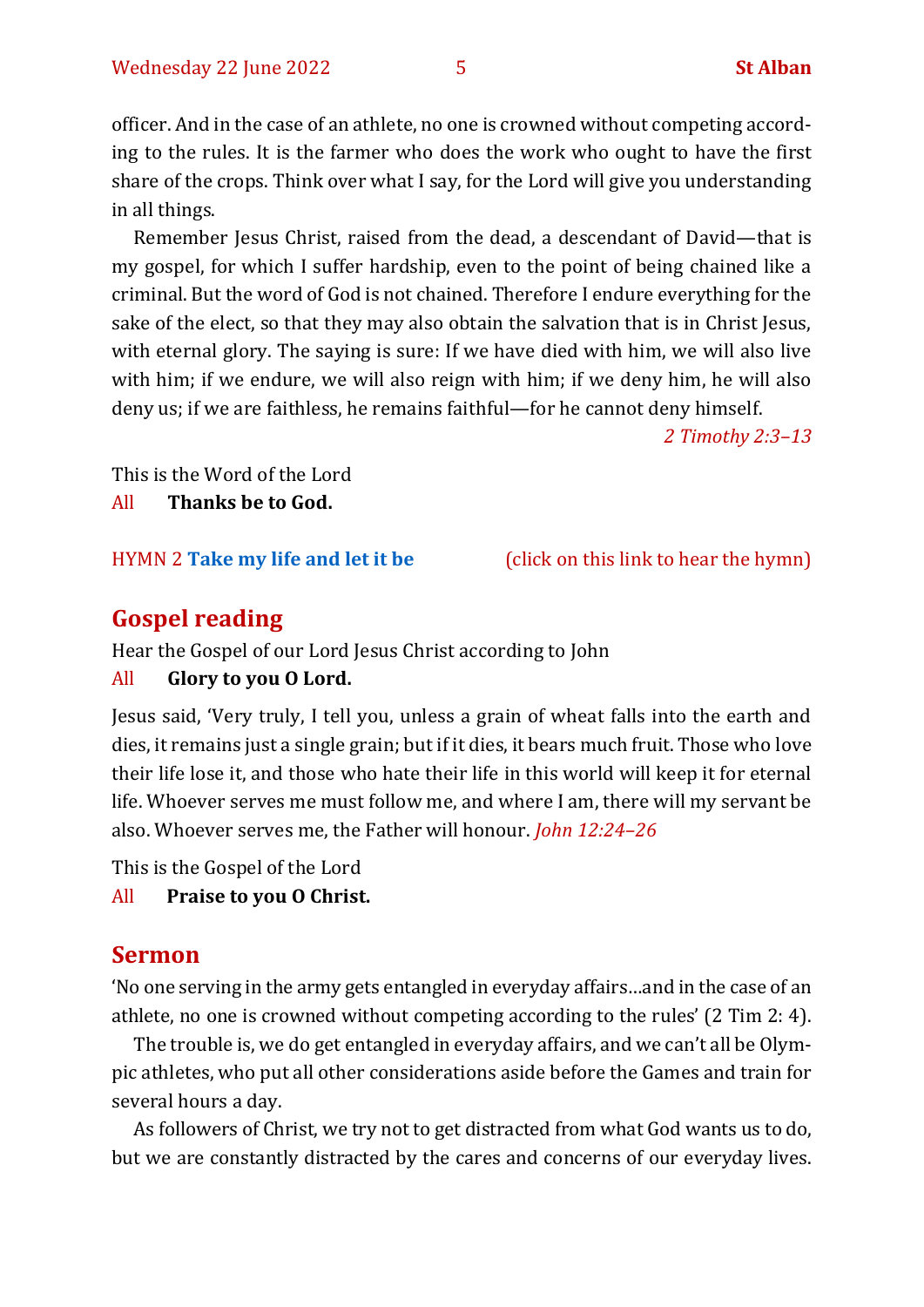How do we deal with this?

Firstly, we need discernment, which means simply 'the ability to judge well'. Not all our everyday tasks are a distraction from God. Some of them are exactly what he wants us to be doing. If my job is to be a teacher, anything to do with teaching is not a distraction from God's work, but a part of it. It's the same with any job.

We're not all called to spend hours every day on our knees in prayer: if we are monks or nuns, that may be our job, but nobody expects a full-time cleaner, or carer, or business executive, or shopkeeper to have that amount of time exclusively for prayer.

Nor are we all called to work in the church building. Working for the Church may involve spending long days working in a hospital, a school, a care home, a shop, an office, or a factory. In fact, wherever we are, we should be working for the Church. Not for the community that meets inside the church building, not for a specifically 'religious' purpose, but for the wider purposes of God.

So our daily lives in themselves are not distractions from living God's way.

The problem is that often we don't do the things God calls us to. We take on concerns that aren't ours to deal with: we listen to the news, not once a day, but four or five times; and the weight of the world's misery descends on us and we feel helpless and sad and angry and before we know it, all the energy we could have put into the work God has given us has been used up in useless rage and fear.

We take on jobs we don't need to do, because we feel we can't say 'no' when someone asks us. But actually, are we helping anyone if we take on far too much and then do it all badly? Perhaps we need to stop a minute and pray about whether this is our job or a task for someone else.

Yes, every Christian is called to work to bring about God's kingdom on earth. But every single Christian is not called to save the world: God' s already done that through Jesus.

So let's pray for discernment: for that ability to judge well when we look at our tasks for the day. Which ones are God-given tasks that only I can do, in this place and at this moment? Which ones would be better left to someone else; or left alone entirely just for now? As we grow in understanding and in experience of prayer, we learn to choose the tasks that fall naturally to us and to say 'no' to the distractions.

We learn to 'throw off everything that hinders and the sin that so easily entangles (and to) …. run with perseverance the race marked out for us' (Heb. 12: 1).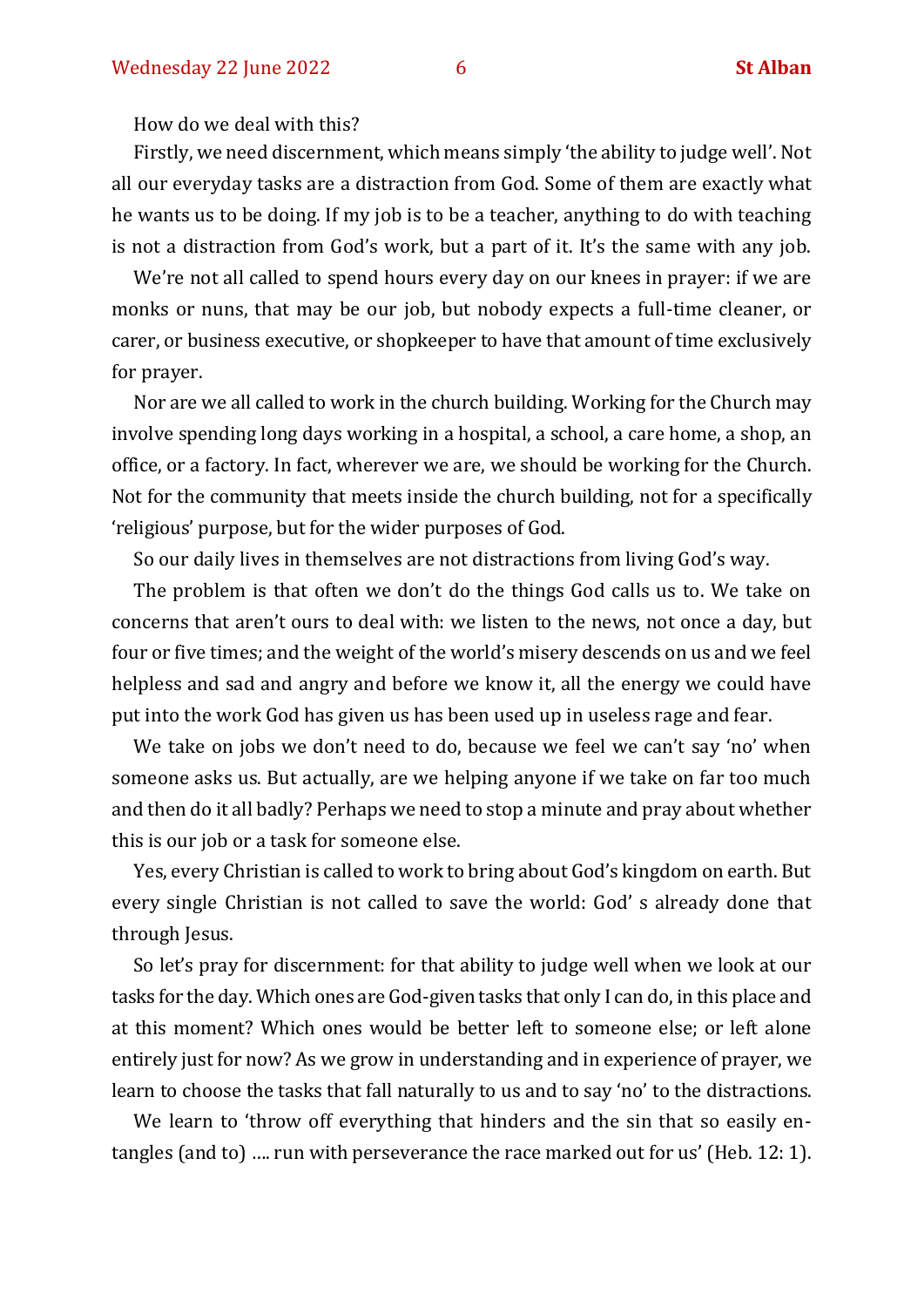## **The Creed**

Do you believe and trust in God the Father, the source of all being and life, the one for whom we exist?

#### All **We believe and trust in him.**

Do you believe and trust in God the Son, who took our human nature, died for us and rose again?

#### All **We believe and trust in him.**

Do you believe and trust in God the Holy Spirit, who gives life to the people of God and makes Christ known in the world?

#### All **We believe and trust in him.**

This is the faith of the Church.

All **This is our faith. We believe and trust in one God, Father, Son and Holy Spirit. Amen.**

### **Prayers of intercession**

We pray for strength to follow Jesus. Saviour, we hear your call.

#### All **Help us to follow.**

Jesus said: 'Whoever wishes to be great among you must be your servant.' Saviour, we hear your call.

#### All **Help us to follow.**

Jesus said: 'Unless you change and become humble like little children, you can never enter the kingdom of heaven.' Saviour, we hear your call.

#### All **Help us to follow.**

Jesus said: 'Happy are the humble; they will receive what God has promised.' Saviour, we hear your call.

All **Help us to follow.**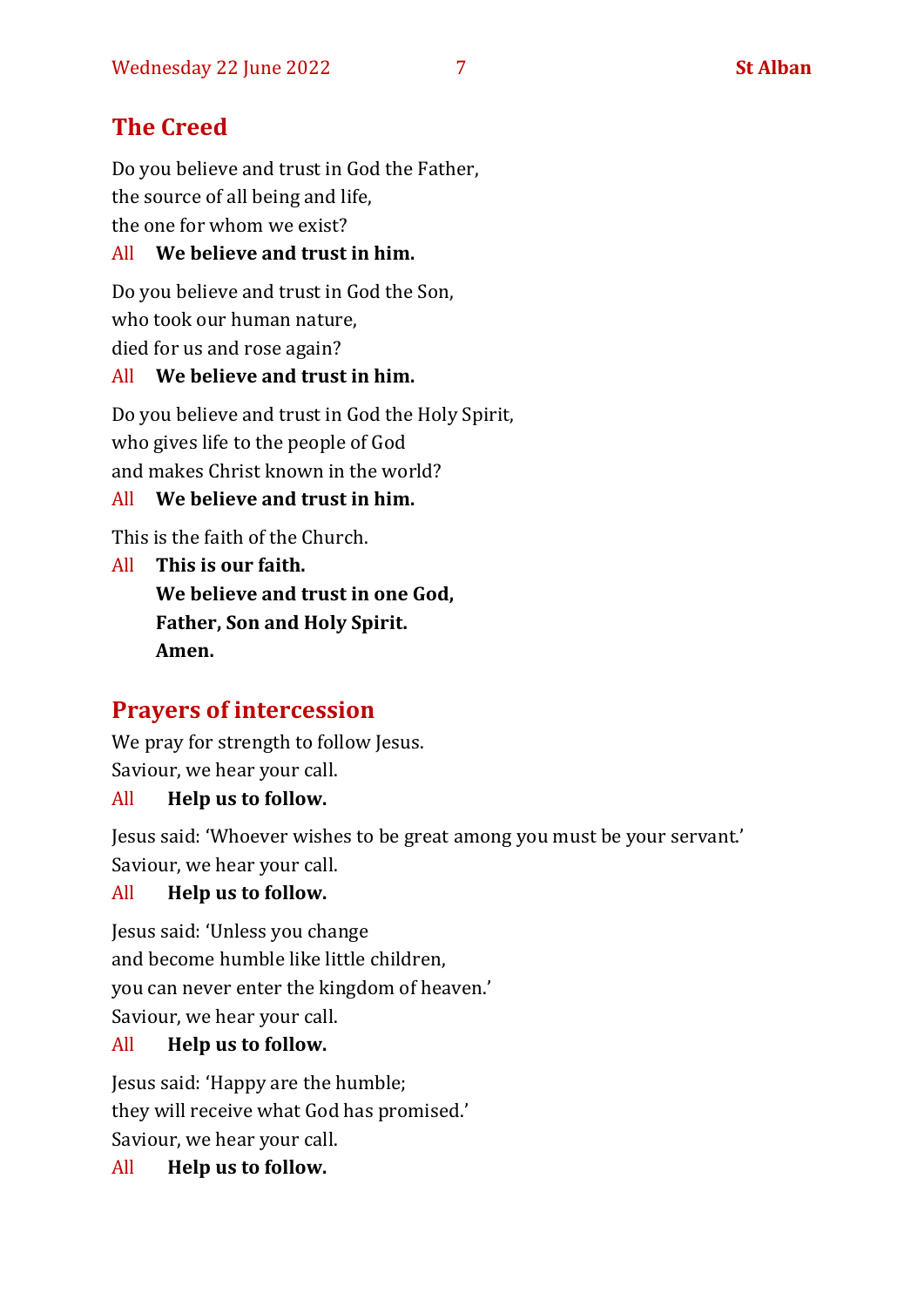Jesus said: 'Be merciful as your Father is merciful; love your enemies and do good to them.' Saviour, we hear your call.

#### All **Help us to follow.**

Jesus said: 'Love one another, as I love you; there is no greater love than this, to lay down your life for your friends.' Saviour, we hear your call.

#### All **Help us to follow.**

Jesus said: 'Go to people everywhere and make them my disciples, and I will be with you always, to the end of time.' Saviour, we hear your call.

#### All **Help us to follow.**

Merciful Father,

All **accept these prayers for the sake of your Son, our Saviour Jesus Christ. Amen.**

#### **The peace**

Once we were far off, but now in union with Christ Jesus we have been brought near through the shedding of Christ's blood, for he is our peace.

The peace of the Lord be always with you,

#### All **And also with you.**

HYMN 3 **[O Thou who at thy Eucharist](https://www.youtube.com/watch?v=u4FERL8Xeno)** (click on this link to hear the hymn)

The liturgy of the Communion Service appears below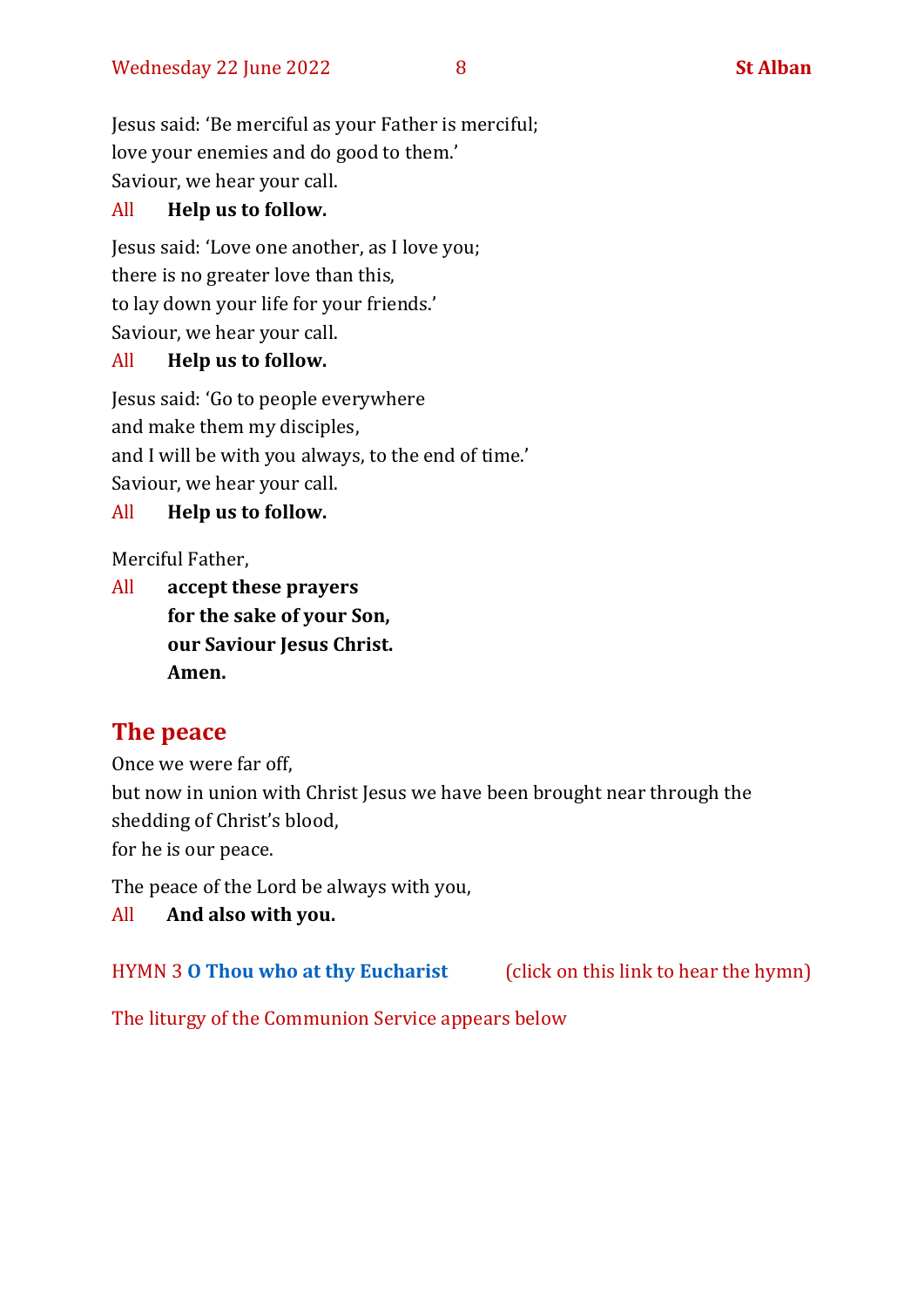# The Dismissal

God give you grace to follow his saints in faith and love and steadfastness and the blessing of God the Almighty: Father, Son, and Holy Spirit, be with you now and remain with you always. All **Amen.**

HYMN 4 **[Seek ye first](https://www.youtube.com/watch?v=94I07YCeqBs)** (please click on this link to hear the hymn)

Go in peace to love and serve the Lord.

All **In the name of Christ. Amen.**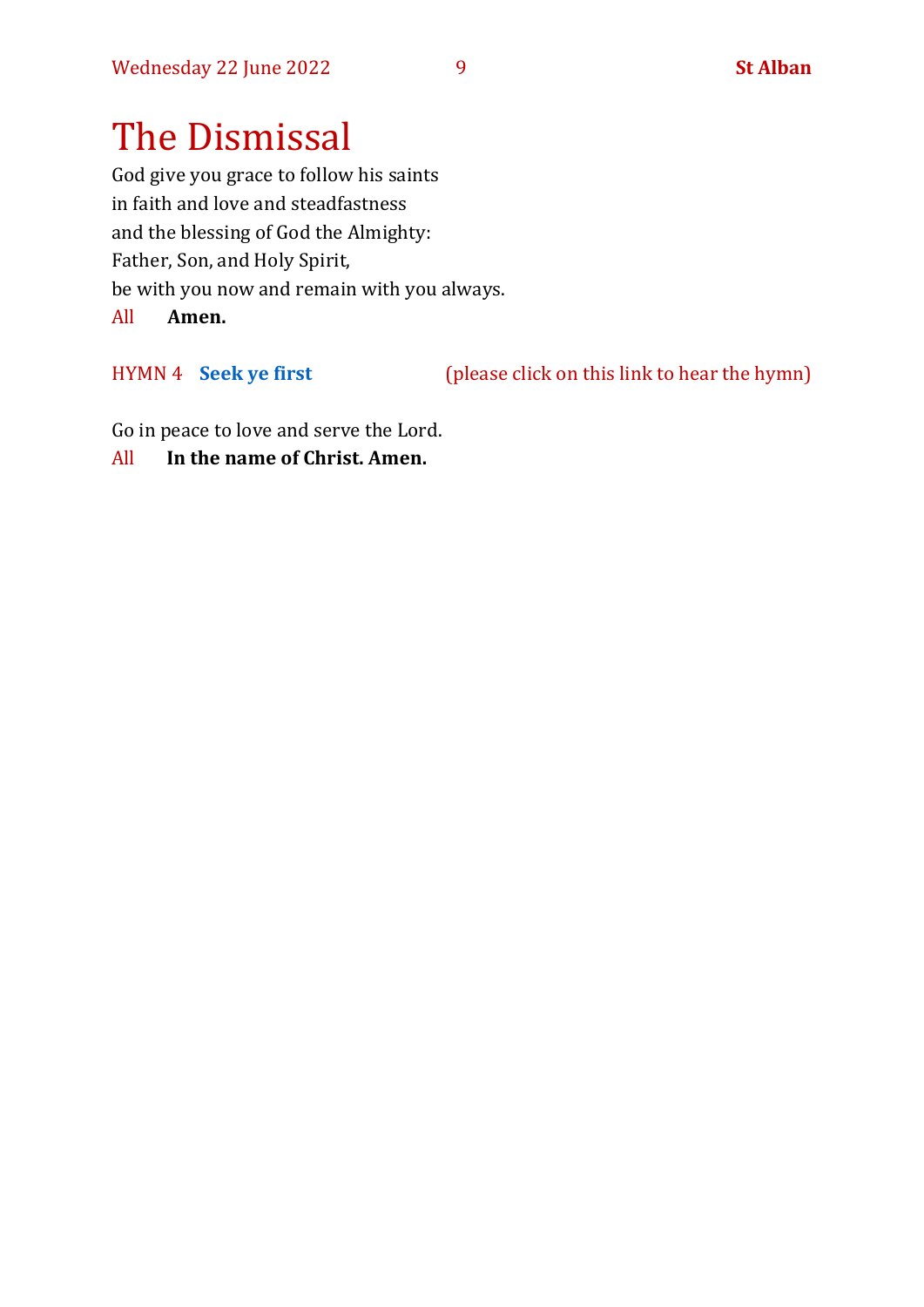# The Liturgy of the Sacrament

#### Eucharistic Prayer (prayer E)

The Lord be with you

#### All **and also with you.**

Lift up your hearts.

#### All **We lift them to the Lord.**

Let us give thanks to the Lord our God.

#### All **It is right to give thanks and praise.**

It is indeed right and good,

our duty and our salvation,

always and everywhere to give you thanks,

holy Father, almighty and eternal God.

For following the example of your Son, our Saviour Jesus Christ,

your holy martyr Alban shed his blood for the glory of your name.

His death reveals your power made perfect in our human frailty.

You choose the weak and make them strong

in bearing witness to you

through Jesus Christ our Lord.

With joyful hearts we echo on earth

the song of the angels in heaven

as they praise your glory without end:

All **Holy, holy, holy Lord, God of power and might, heaven and earth are full of your glory. Hosanna in the highest. Blessed is he who comes in the name of the Lord. Hosanna in the highest.**

We praise and bless you, loving Father, through Jesus Christ, our Lord; and as we obey his command, send your Holy Spirit, that broken bread and wine outpoured may be for us the body and blood of your dear Son.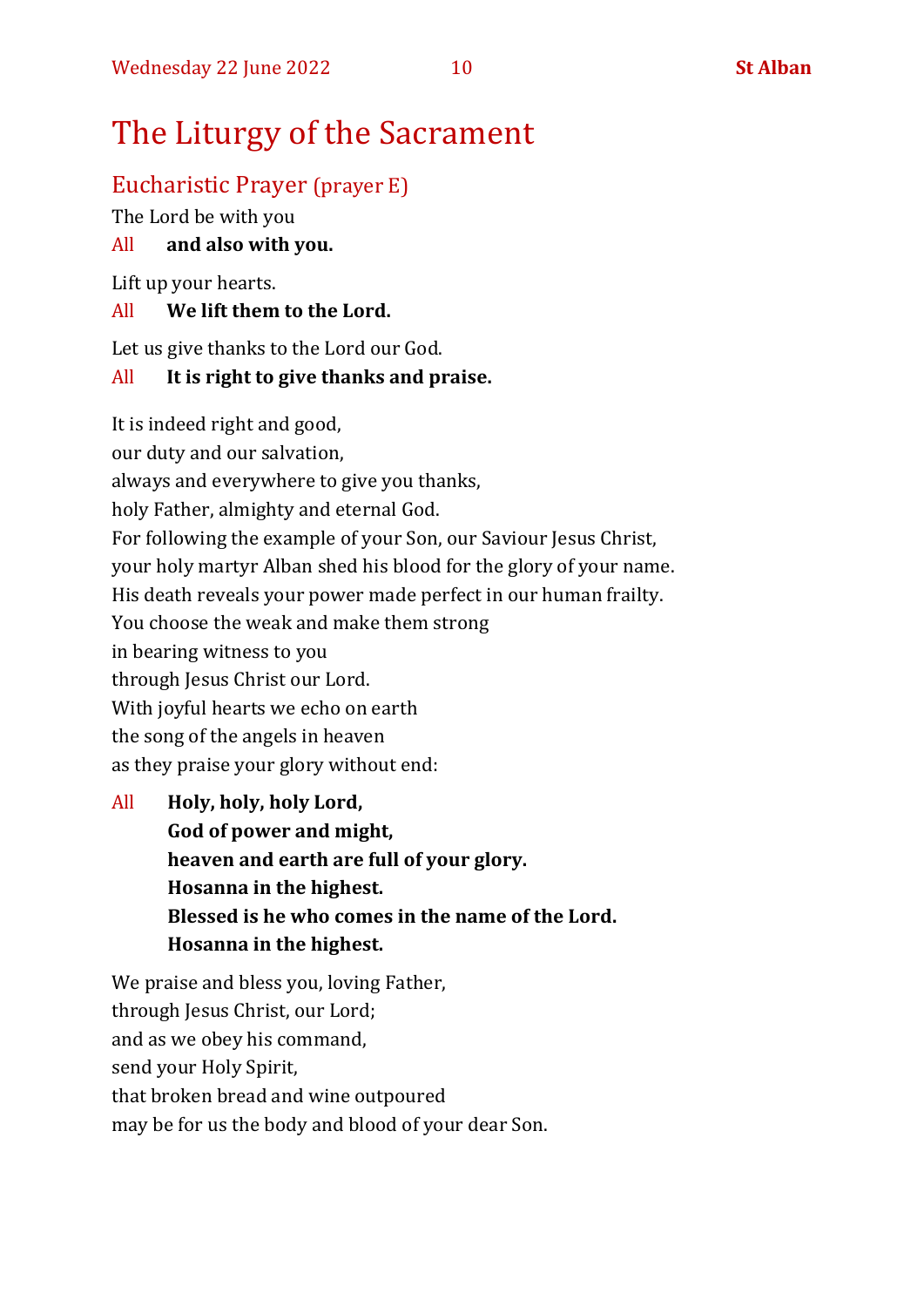On the night before he died he had supper with his friends and, taking bread, he praised you. He broke the bread, gave it to them and said: Take, eat; this is my body which is given for you; do this in remembrance of me.

When supper was ended he took the cup of wine. Again he praised you, gave it to them and said: Drink this, all of you; this is my blood of the new covenant, which is shed for you and for many for the forgiveness of sins. Do this, as often as you drink it, in remembrance of me.

So, Father, we remember all that Jesus did, in him we plead with confidence his sacrifice made once for all upon the cross.

Bringing before you the bread of life and cup of salvation, we proclaim his death and resurrection until he comes in glory.

Great is the mystery of faith:

All **Christ has died. Christ is risen. Christ will come again.**

Lord of all life, help us to work together for that day when your kingdom comes and justice and mercy will be seen in all the earth.

Look with favour on your people, gather us in your loving arms and bring us with Alban and all the saints to feast at your table in heaven.

Through Christ, and with Christ, and in Christ, in the unity of the Holy Spirit, all honour and glory are yours, O loving Father, for ever and ever.

All **Amen.**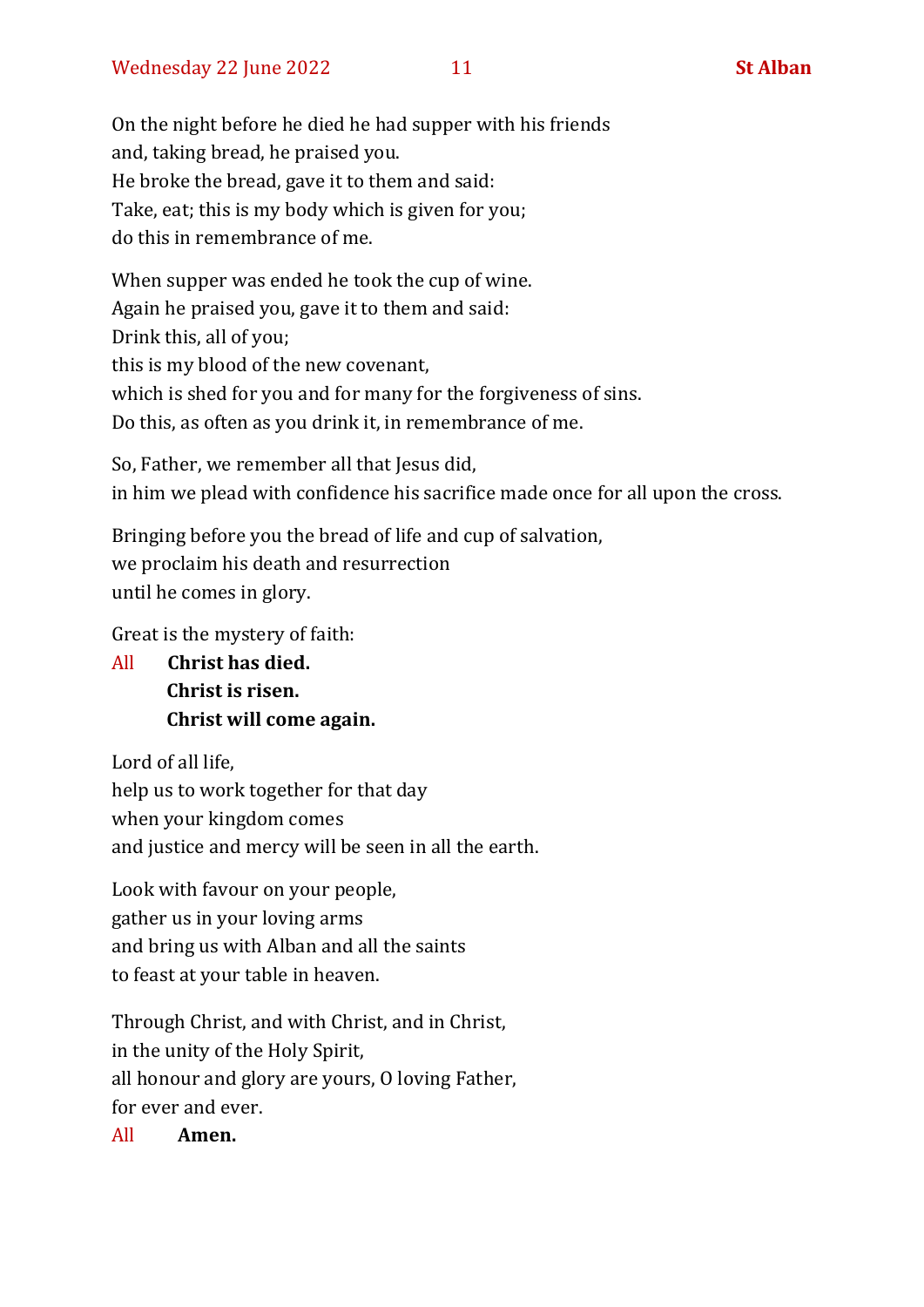#### The Lord's Prayer

As our Saviour taught us, so we pray

All **Our Father in heaven, hallowed be your name, your kingdom come, your will be done, on earth as in heaven. Give us today our daily bread. Forgive us our sins as we forgive those who sin against us. Lead us not into temptation but deliver us from evil. For the kingdom, the power,** 

**and the glory are yours now and for ever. Amen.**

#### Breaking of the Bread

We break this bread to share in the body of Christ.

- All **Though we are many, we are one body, because we all share in one bread.**
- All **Lamb of God,**

**you take away the sin of the world, have mercy on us.**

**Lamb of God, you take away the sin of the world, have mercy on us.**

**Lamb of God, you take away the sin of the world, grant us peace.**

Draw near with faith. Receive the body of our Lord Jesus Christ which he gave for you, and his blood which he shed for you. Eat and drink in remembrance that he died for you, and feed on him in your hearts by faith with thanksgiving.